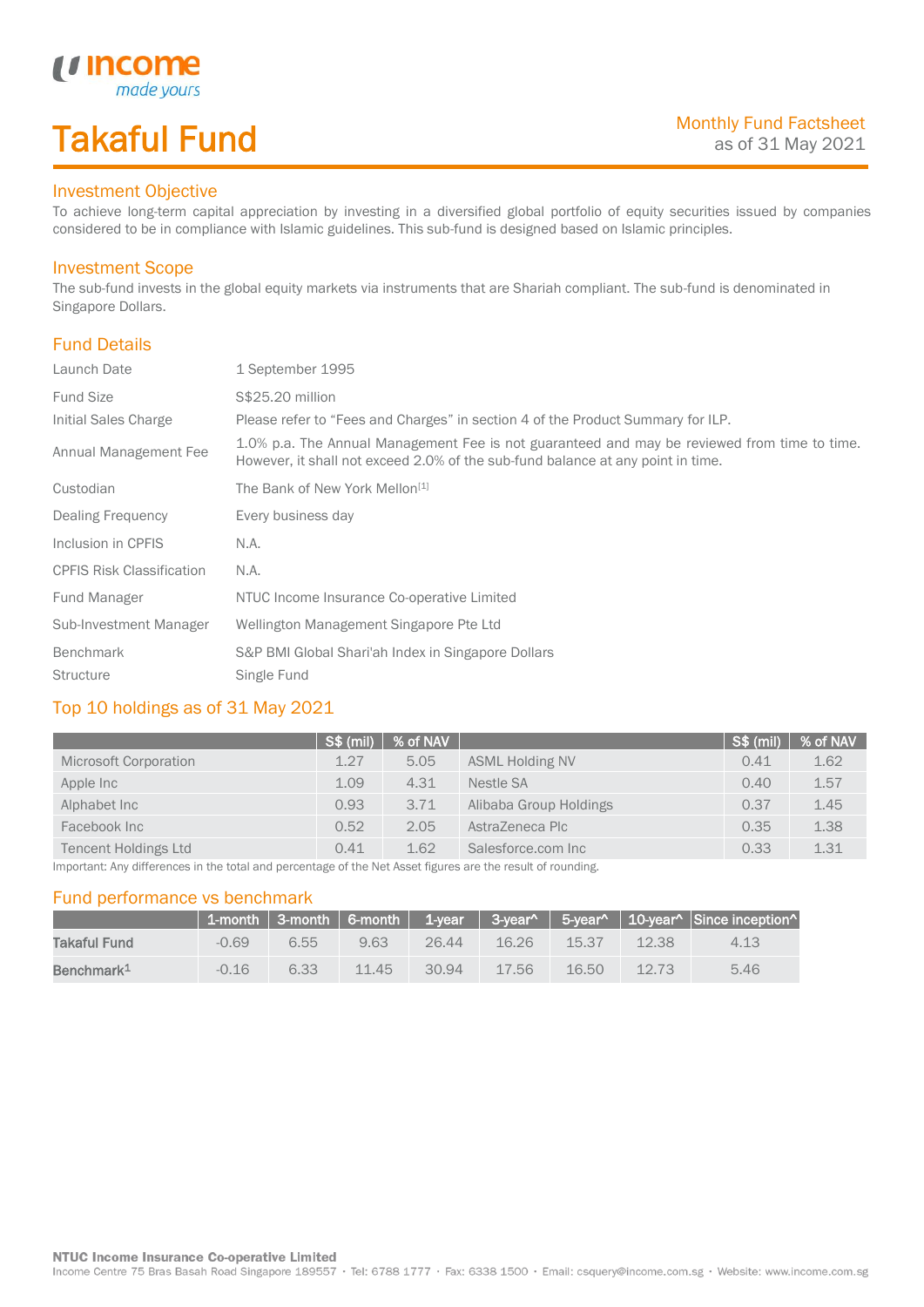# Takaful Fund

*<u>Income</u>*<br>made yours

I



The returns are calculated using bid-to-bid prices, in Singapore dollar terms, with dividends and distributions reinvested. ^Returns above one year are annualized. Past performance is not indicative of future performance. Fees & charges payable through deduction of premium or cancellation of units are excluded from this calculation.

#### <sup>1</sup> Note to our Policyholders on Revision of Benchmark Return:

Effective from 1 April 2011, dividend reinvested has been included in the returns of the Benchmark to achieve a better comparison of the Fund performance against its Benchmark. The historical Benchmark returns for the period from 1 July 2010 to 31 March 2011 have therefore been revised.

#### **Volatility**

|                     | <b>Annual Volatility (%)</b> |
|---------------------|------------------------------|
| <b>Takaful Fund</b> | 15.51                        |

Calculated using bid-bid prices in Singapore Dollar terms, with dividends and distribution reinvested.

**NTUC Income Insurance Co-operative Limited** 

Income Centre 75 Bras Basah Road Singapore 189557 · Tel: 6788 1777 · Fax: 6338 1500 · Email: csquery@income.com.sg · Website: www.income.com.sg